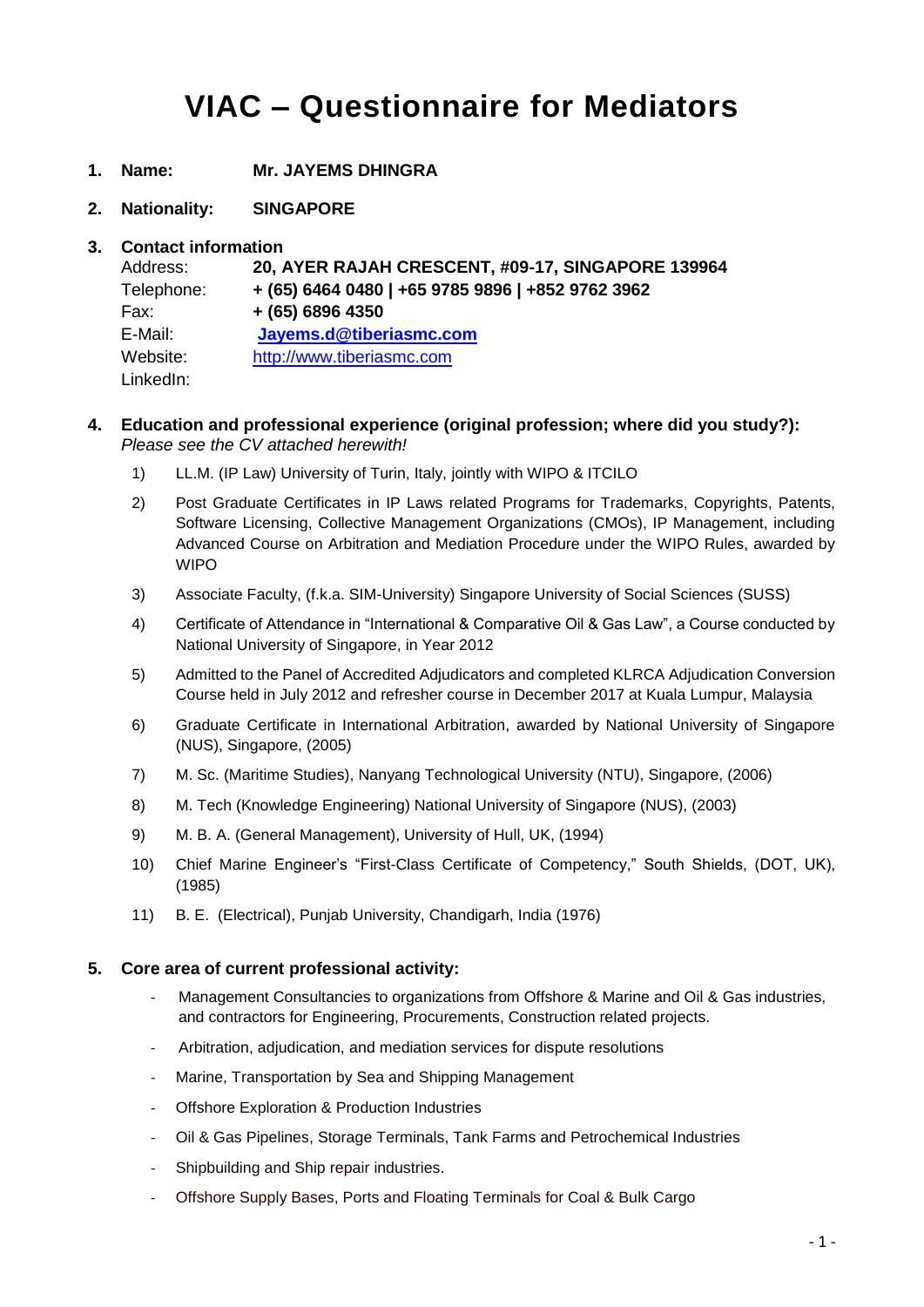- Infrastructure Projects, M & E Segments and Civil Construction Works, for Commercial Complexes, Power Plants, Highways, Stadiums, Airports etcetera
- Process Automation & Electrical manufacturing industries
- Industrial Trading, Distributorship and Agency Networks for Trade & Commerce
- Information & Communication Technology Systems

### **6. Accreditation in the field of ADR (including relevant trainings and connected qualifications):**

- **-** Advanced Course on Arbitration and Mediation Procedure under the WIPO Rules, awarded by WIPO, Switzerland
- **-** Admitted to the Accredited Mediator of Singapore International Mediation Institute (SIMI)
- **-** Completed course and assessment for Accredited Mediator by Singapore Institute of Surveyors and Valuers (SISV) and Admitted to the Panel of Mediators, SISV, Singapore
- **-** Completed course, training and assessments and Appointed Mediator, with Community Mediation Centre, Ministry of Law, Singapore
- Admitted to the Panel of Accredited Adjudicators and completed KLRCA Adjudication Conversion Course held in July 2012 at Kuala Lumpur, Malaysia.
- Chartered Arbitrator and Fellow, Chartered Institute of Arbitrators, UK
- Completed Pathways to obtain the Professional Certificate in International Arbitration, CIArb, London, UK
- Graduate Certificate in International Arbitration, awarded by National University of Singapore (NUS), Singapore

### **7. Practical experience in mediation**

- How many (international) mediations have you participated in
	- As single/co-mediator/in a team?
		- o **Single Mediator (10+) and Co-Mediator in Community Disputes (38+)**
	- Administered by an institution, under which Rules?
		- o **SISV – CEA Rules for Commercial Disputes and CMC (Community Mediation Centre, Ministry of Law, Singapore) Rules for Community Disputes**
	- In which areas/fields?
		- o **Real Estate Agency, Property Transactions and Tenancy matters**
		- o **Community disputes**
		- o **Engineering and Construction Disputes**
	- How complex (*please provide examples, participation of lawyers/experts*)?
		- **For commercial disputes mostly in-house counsels and lawyers are also involved**
		- **For engineering and construction disputes, multiple parties, lawyers, advisors, counsels, and key management personnel involved.**
		- **For community matters no lawyers or counsels allowed.**
- How often have you acted in a different function (e.g. consultant, expert)?
	- **On numerous occasions as advisor, consultant, and expert over the last 25 years**
- What other ADR-experience do you have?
	- **As Arbitrator, ADR consultant, Claims Consultant, Expert witness, and advisor**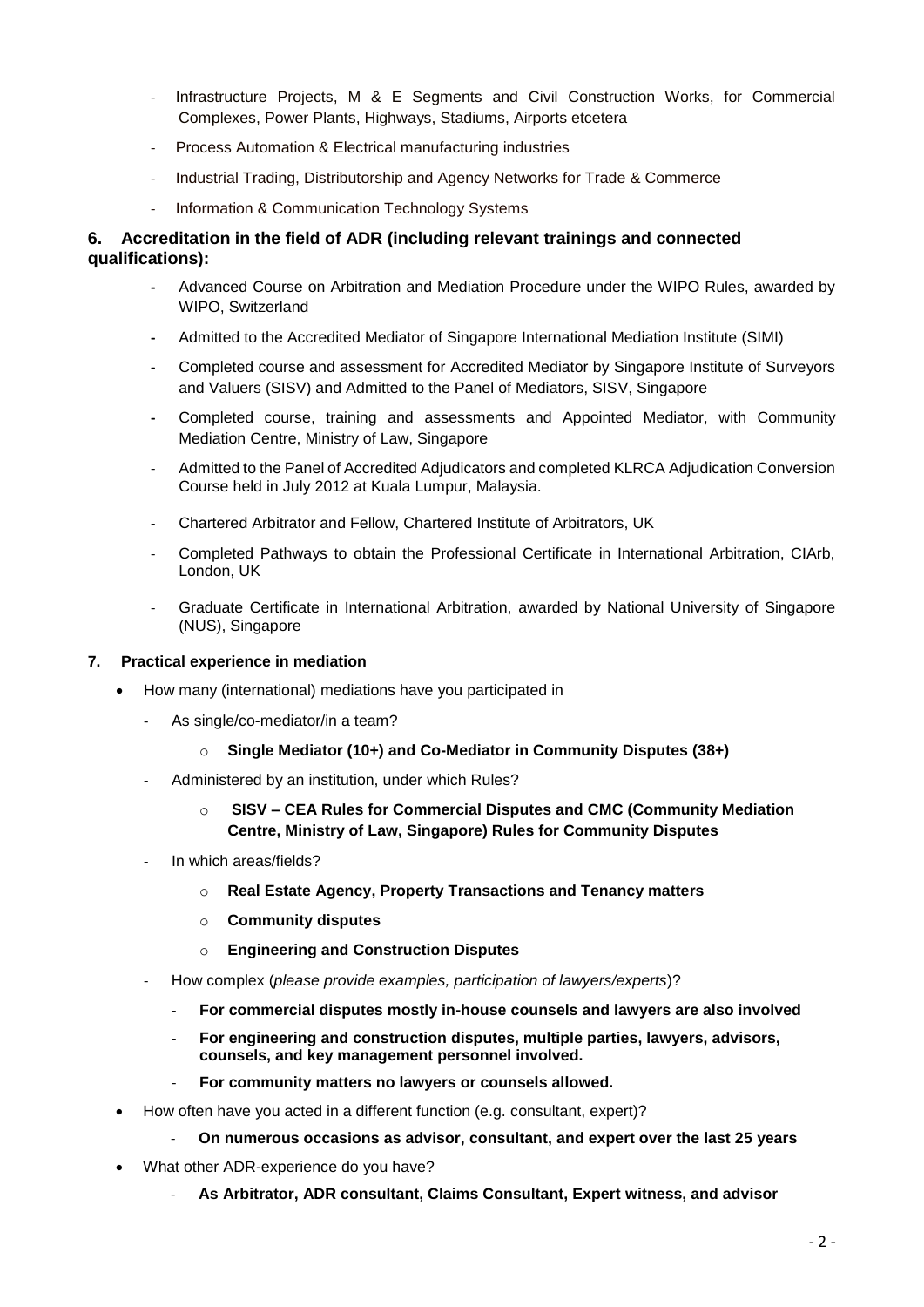### **8. Languages (including levels)**

Working languages (i.e. languages in which you have both a spoken and written command so that you may conduct mediation proceedings in this language):

### **English (Excellent level)**

### **9. Style of mediation**

*Where do you see yourself? Please tick box as appropriate or indicate your preferred style.*

**I can place myself in the range starting from "Facilitative" to "Transformative" style of mediation.**



*©* Alexander, Nadja (2011) "The Mediation Meta-Model - the realities of mediation practice," *ADR Bulletin*: Vol. 12: No. 6, Article 5. Available at: [http://epublications.bond.edu.au/adr/vol12/iss6/5;](http://epublications.bond.edu.au/adr/vol12/iss6/5) *see also here for a detailed description of the 6 mediation styles.*

### **10. Please describe aspects of your personality which could be interesting to clients you are going to mediate; what would former clients emphasize in your work?**

Till date I have achieved 90% success rate in all my mediated sessions. The clients often complement me on the following attributes of my personality:

- Neutrality, Independence, Impartiality and Professionalism
- Diligence
- Empathy I can feel and relate to the dilemmas being faced by the parties
- Knowledge and expertise to understand the issues at dispute
- Patience and tolerance under pressure
- Willingness to help with achieving a settlement agreement

## **11. Publications and other activities in ADR related matters (e.g. training sessions, seminars, conferences, articles and others):**

### **Latest Research Papers and Articles Published**

 Dhingra J. (2020, to be published). *Can Arbitration be an Effective Forum for Enforcing Claims against Non-Contractual Third Parties, for Infringement of Intellectual Property Rights?*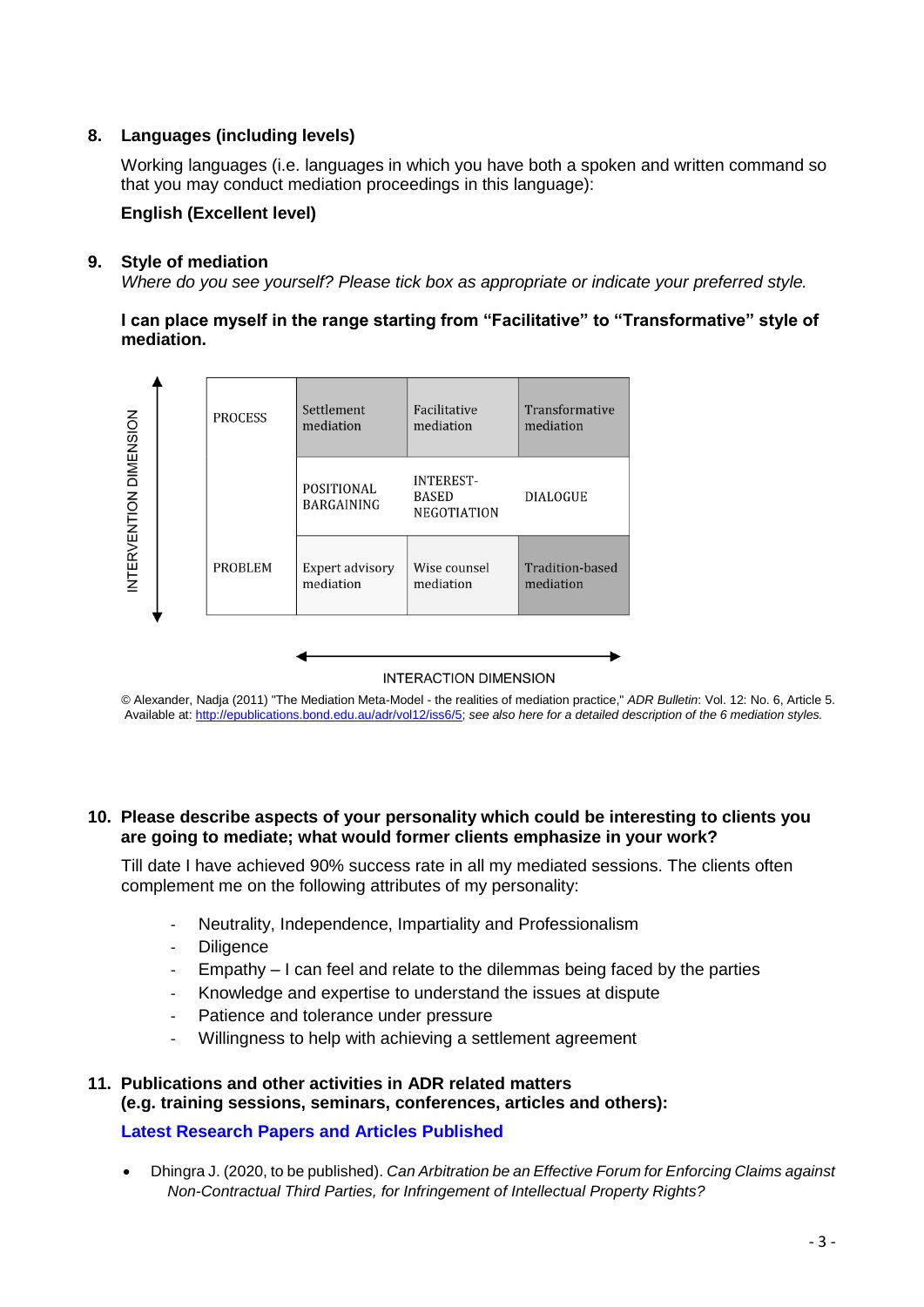- Dhingra J. (2017, December). *Can Seamless Flow of Trade and Sustainability of OBOR Economies be Fathomed – Without Harmonization of Trade Laws And Adoption of UN Model Laws?* Paper for publications of 2017 UNCITRAL Emergence Conference, hosted by University of Macau and The United Nations Commission on International Trade Law, Regional Centre, Korea.
- Dhingra J. (2016, December). *Relevance of Arbitration in Threat to Sovereignty Cases and Applicability of UNCLOS 1982.* Paper for publications of 2016 UNCITRAL Emergence Conference, hosted by University of Macau and The United Nations Commission on International Trade Law, Regional Centre, Korea.
- Dhingra J. (2016, December). *Are the State Regulators Being Challenged or Undermined by Financial Technology & Borderless Digital Payment Platforms?* Paper presented at 2016 UNCITRAL Emergence Conference, hosted by University of Macau and The United Nations Commission on International Trade Law, Regional Centre, Korea.
- Dhingra J. (2016, June). *Engaging the Disengaged - in Virtual Classrooms for Adult Learners.* Paper presented at the eLFA 2016, The Eleventh e-Learning Forum Asia 2016, Shanghai, China.
- Dhingra J. (2015, November). *Can Justice be served without Transparency in International Commercial Arbitrations?* Paper presented at 2015 UNCITRAL Emergence Conference, hosted by University of Macau and The United Nations Commission on International Trade Law, Macau.
- Dhingra J. (2015, June). *Pedagogy in Virtual Learning Environment without Compromising the Quality of the Scholarly Curriculum*. Paper presented at eLFA 2015, The Fifteenth e-Learning Forum Asia 2015, Singapore.
- Dhingra Jayems. "Growing Potential for Procedural Misconduct in Un-administered Maritime Arbitrations." International Congress of Maritime Arbitrators XIX, Hong Kong (May 2015).
- Dhingra Jayems. "It's Time to Unseal Sealed Offers in International Arbitration as a Negotiation Strategy or Pressure Tactics?" *Arbitration International* 28, Issue 3 (2012): 505 - 526.
- Dhingra Jayems. "Force Majeure Event Clauses A Risk Sharing Strategy in Charter Party for Offshore E & P Rigs and Shipbuilding Contracts." *International Congress of Maritime Arbitrators* XVIII (May 2012): 392 – 405.

### **Development of Training Courses and Workshops**

The following is a short list of Training Courses & Workshops, developed and delivered by Jayems Dhingra as the Course Director, for senior management personnel and corporate counsels from Oil & Gas industry segments.

- 1) Chartering of Tankers and Post-fixture Disputes Management With Elements of International Arbitration and Litigation Systems. (3 days)
- 2) EPCIC Contracts Management and Essential Elements of International Contracts Laws. (3 days)
- 3) OSV Chartering and Charter Party Management with Essential Elements of International Maritime Laws. (5 days)
- 4) Interpreting and Managing Charter Party for Supply Vessels in context of International Maritime Legislations. (3 days)
- 5) Management of International Arbitration Proceedings for Disputes in Oil & Gas and EPCIC Contracts, in a Cost Effective and Efficient Manner. (2 days)
- 6) Managing and Resolving Disputes Through Alternative Dispute Resolution (ADR) Channels "Complaints Management, Mediation and Arbitration Processes" – for Real Estate Agents. (Half Day, CEA Approved CPD Course)
- 7) Mediator Training Course & Workshop Sessions Towards SISV Accreditation Program of Mediators from Construction Industry and Real Estate Agency Segments. (Five Days, CEA Approved CPD Course)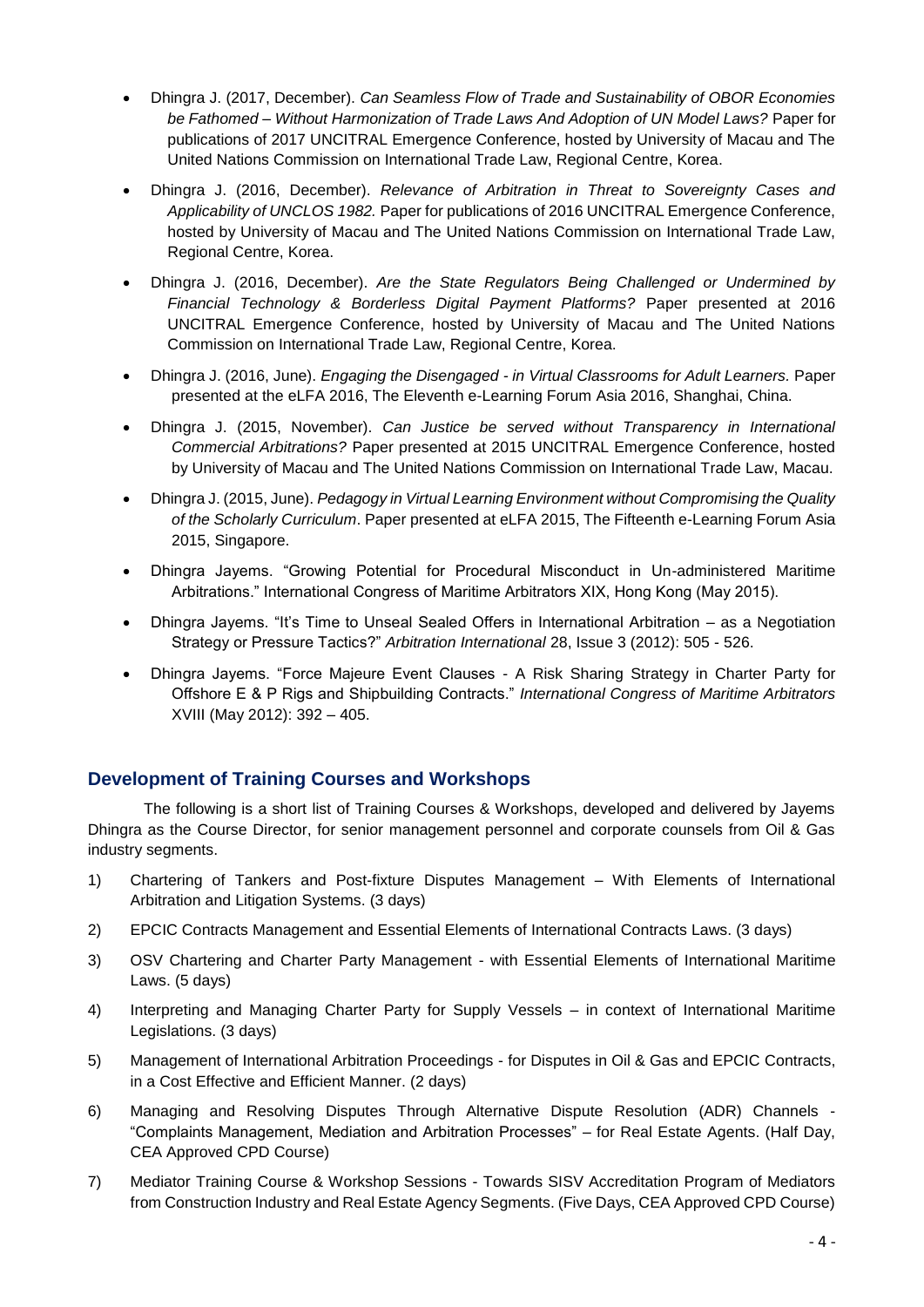### **12. Memberships in mediation institutions / functions in mediation institutions/organizations:**

- Listed as Neutral with WIPO Arbitration and Mediation Centre
- Honorary Secretary and Council Member, Asian Institute of ADR, Malaysia
- Admitted to the Panel of Arbitrators of ACICA and AMTAC, Australia
- Admitted to the Panel of Arbitrators of Korean Commercial Arbitration Bureau (KCAB), Soul, Korea
- Admitted to the Panel of Arbitrators of Saudi Centre for Commercial Arbitration (SCCA), Saudi Arabia
- Admitted to the Panel of International ADR Practitioners, AIADR, Kuala Lumpur, Malaysia
- Member, Board of Management, Chartered Institute of Arbitrators, London, UK till 2018
- Member, Association of International Petroleum Negotiators, USA (AIPN);
- Empaneled Mediator of KLRCA, Malaysia
- Admitted to the Panel of International Mediators of KLRCA, Malaysia
- Accredited Mediator by Singapore Institute of Surveyors and Valuers (SISV) and Admitted to the Panel of Mediators, SISV, Singapore
- Appointed Mediator, with Community Mediation Centre, Ministry of Law, Singapore

### **13. Special expertise or specializations (***please list a maximum of three***) in your ADRpractice:**

**-**Charter Party Agreements, Shipping, Shipyards, Rig Builders and Maritime Industry Matters.

**-**EPCIC and Construction Contracts for Oil & Gas Industries

**-**International Sales, Purchase and Supply Chain Management Related Contracts

### **14. Soft Skills (e.g. intercultural competences):**

- I am widely travelled and can easily interact with people from diverse cultural backgrounds, knowledge, language, and religious beliefs.
- My practical experiences range across a diverse group of industrial segments which make me easily adaptable to different needs.
- I have worked through ranks and can easily understand the positional barriers and lack or existence of bargaining positions.
- As a member of the Association of International Petroleum Negotiators (AIPN), I take it upon myself to discover avenues of negotiations in every bottlenecks and deadlocked situation.

### **15. How do you ensure your professional quality (e.g. coaching, practice supervision, etc.?**

- I believe in Lifelong Learning and continue upgrading my knowledge and skills through formal university education and experiences on real cases.
- Through undertaking continuous professional development courses.
- Accepting peer reviews and advisory sessions.
- Continuously learning through research, studies, and training workshops.

### **16. Date of birth:**

**5 December 1955**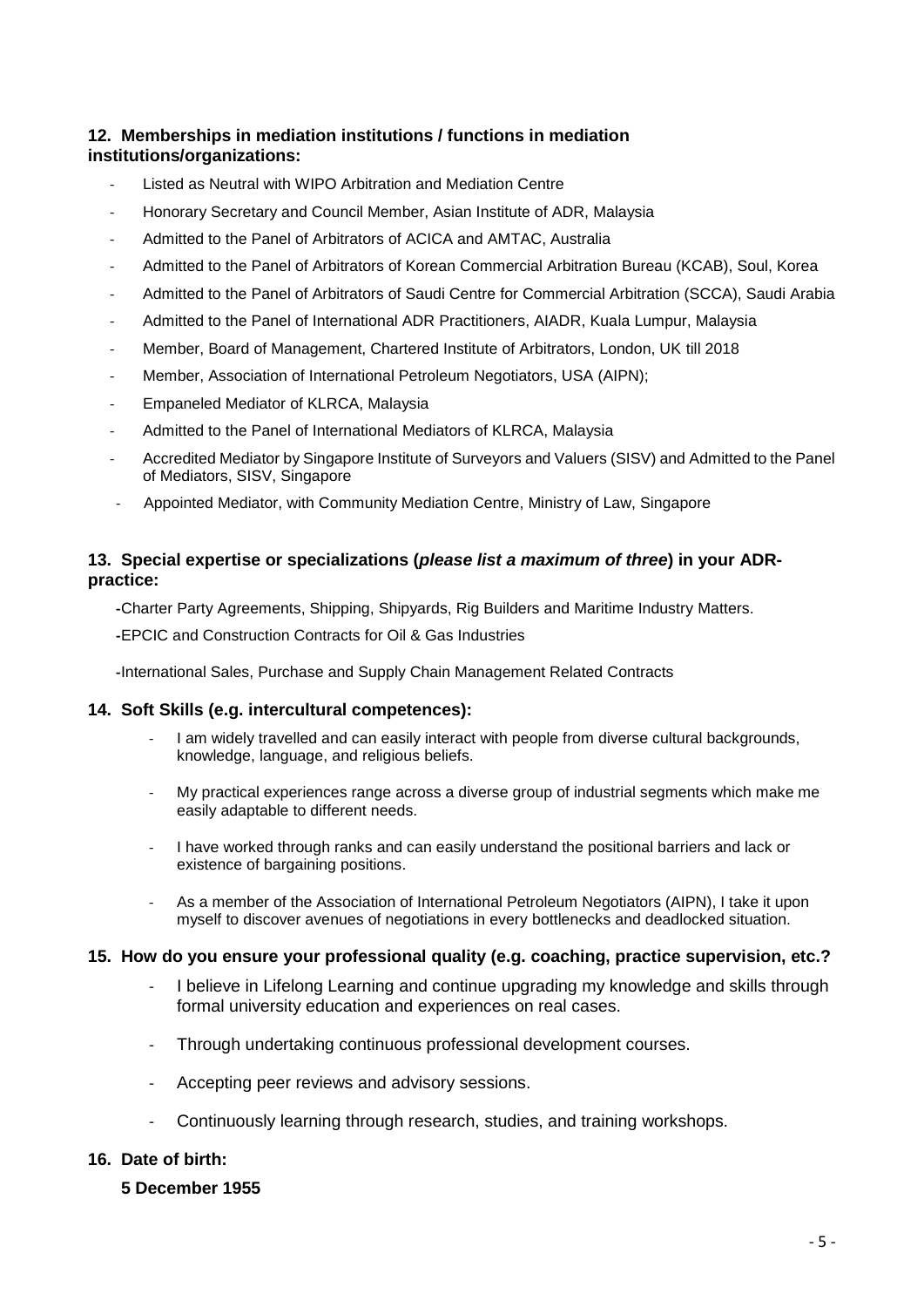VIAC offers mediation practitioners the possibility to present themselves on its website. VIAC reserves the right to publish any presentations submitted and to remove it as the case may be. Parties are free to nominate a mediator of their choice and so is the VIAC Board when appointing a mediator. These presentations do not constitute recommendations but may assist the parties in choosing a mediator willing to conduct proceedings according to the Vienna Mediation Rules. The fact that a mediation practitioner appears on this list, does not authorize this person to use the title "VIAC-mediator".

- $\checkmark$  I have completed this questionnaire to the above to the best of my knowledge and believe they are accurate.
- $\checkmark$  I hereby consent that the data provided in this questionnaire may be processed for the appointment of mediators and published by VIAC. This includes in particular publication on the website of VIAC as well as use in any presentations, etc. This consent may be withdrawn at any time by contacting VIAC at our general contacts, in particular by email addressed to office@viac.eu. The consequence of any such withdrawal will be that my data will no longer be processed by VIAC. For further information see our privacy statement at [www.viac.eu.](http://www.viac.eu/en/privacy-statement)

### **18 June 2020**

Date and signature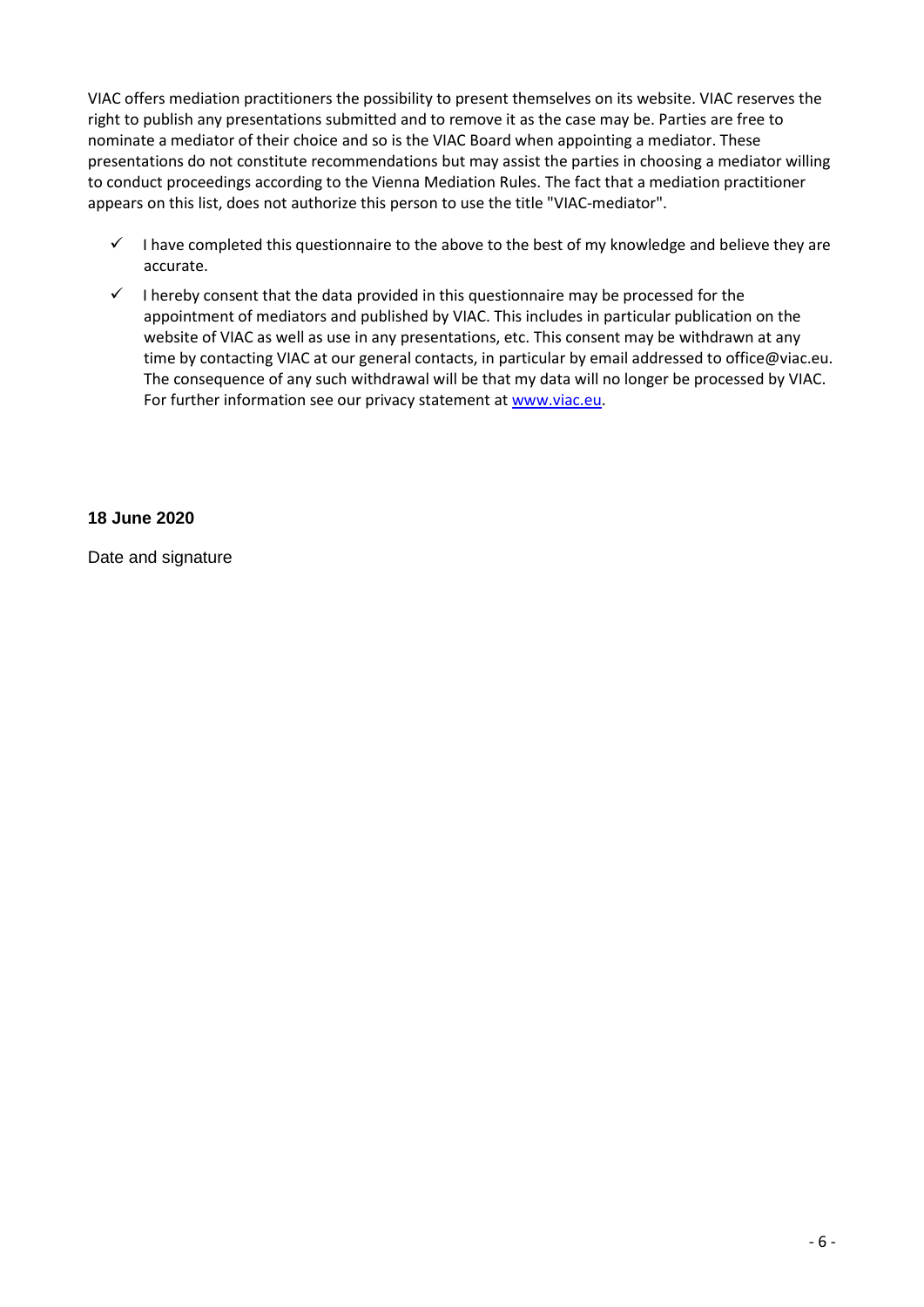

# **Jayems Dhingra**

**Certified International Arbitrator Chartered Arbitrator Accredited Adjudicator, Accredited Mediator** FACICA | FAIADR | FCIArb | FHKIoD | M.S.I.D | Member, AIPN | LL.M. (IP Law), M. Sc. (Maritime Studies), M. Tech (Knowledge Engineering), MBA, First Class CoC (DOT, UK), B. E. (Elect)

# **Practicing as Arbitrator, Adjudicator, Mediator, Claims Consultant, Expert, Management Consultant and Disputes Resolutions Practitioner**

Jayems Dhingra is a Certified International Arbitrator, Adjudicator, Mediator and dispute resolver through various Alternative Dispute Resolution (ADR) forums. Over the 44 year period, Jayems has worked and consulted in the industry verticals encompassing: Technology, Marine, Offshore, Oil & Gas Pipelines, Infrastructure Development Projects (Ports, Offshore Supply Bases, Oil & Gas Terminals and Airports etcetera), EPCIC Contracts, Oil & Gas Exploration & Production, Petrochemical Process Plants and Power Plant Construction Projects, Logistics & Warehousing, and Shipyards, in Asia, Africa, Middle East, Americas and Europe.

He continues to be actively engaged in arbitration, adjudication, litigation and mediation, in diverse roles as: sole arbitrator, tribunal member & chairman, adjudicator, mediator and expert witness for matters ranging from Charter Party, Shipbuilding, Ship Repair, Civil Construction, Offshore Exploration Services contracts, sophisticated equipment sales & purchase contracts involving proprietary processes (IP), licensed production and intellectual property rights.

He also works as the Principal Management Consultant with *Tiberias Management Consultants Limited* Hong Kong and Singapore, specialising in the fields of corporate management consultancy, international contracts reviews and alternative dispute resolutions services. He has been frequently engaged for strategic planning, and assignments like: due diligence, acquisitions, mergers and mission critical assignments. The assignments often involve resolving various operational issues, contracts reviews, cost controls, project management matters and enhancement of international procurement and Supply Chain Management systems. Jayems has successfully assisted offshore E & P clients in managing contractual disputes arising from international contracts for upgrading & conversion projects.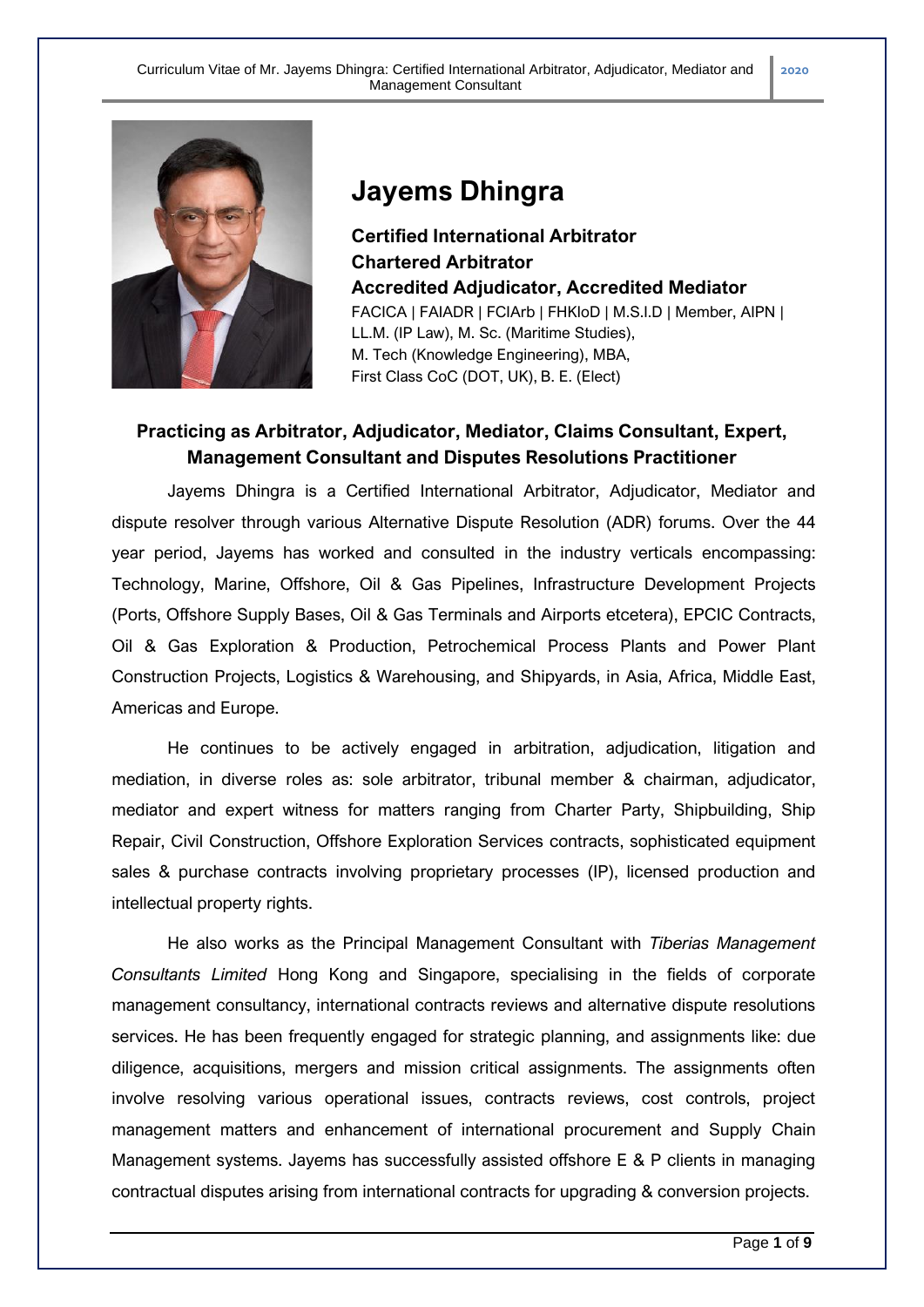Jayems graduated with a bachelor's degree in Electrical Engineering, MBA in General Management, Master of Technology in Knowledge Engineering, Master of Science in Maritime Studies and LL.M. (IP Law). He holds professional qualifications in marine, including the Chief Engineer's First-Class Certificate of Competency (DOT, UK).

Jayems is further qualified and accredited as Certified International Arbitrator, Chartered Arbitrator, Sports arbitrator under CAS Rules, Accredited Adjudicator and Accredited Mediator. He is admitted to the international panels of arbitrators with ACICA and AMTAC, Australia; CIArb (UK); HKIAC Hong Kong; AIAC, Malaysia; AIADR, Malaysia; KCAB, Seoul, South Korea; ICA, Delhi, India; ICC (Singapore); Singapore Institute of Surveyors and Valuers (SISV); Singapore Chamber of Maritime Arbitration (SCMA); Saudi Centre for Commercial Arbitration (SCCA), Saudi Arabia; Mediator, CMC and SIMI Singapore. He is also registered as international arbitrator in Europe with SCC, Stockholm; LCIA, London; VIAC Vienna, Austria. He is also admitted to various professional institutions: 'Fellow', Chartered Institute of Arbitrators, ('FCIArb'); Fellow, Asian Institute of ADR (FAIADR); Fellow, Hong Kong Institute of Directors (FHKIoD), Member, Singapore Institute of Directors (M.S.I.D.), and Member, Association of International Petroleum Negotiators (AIPN) USA.

\*\*\*\*\*\*\*\*\*\*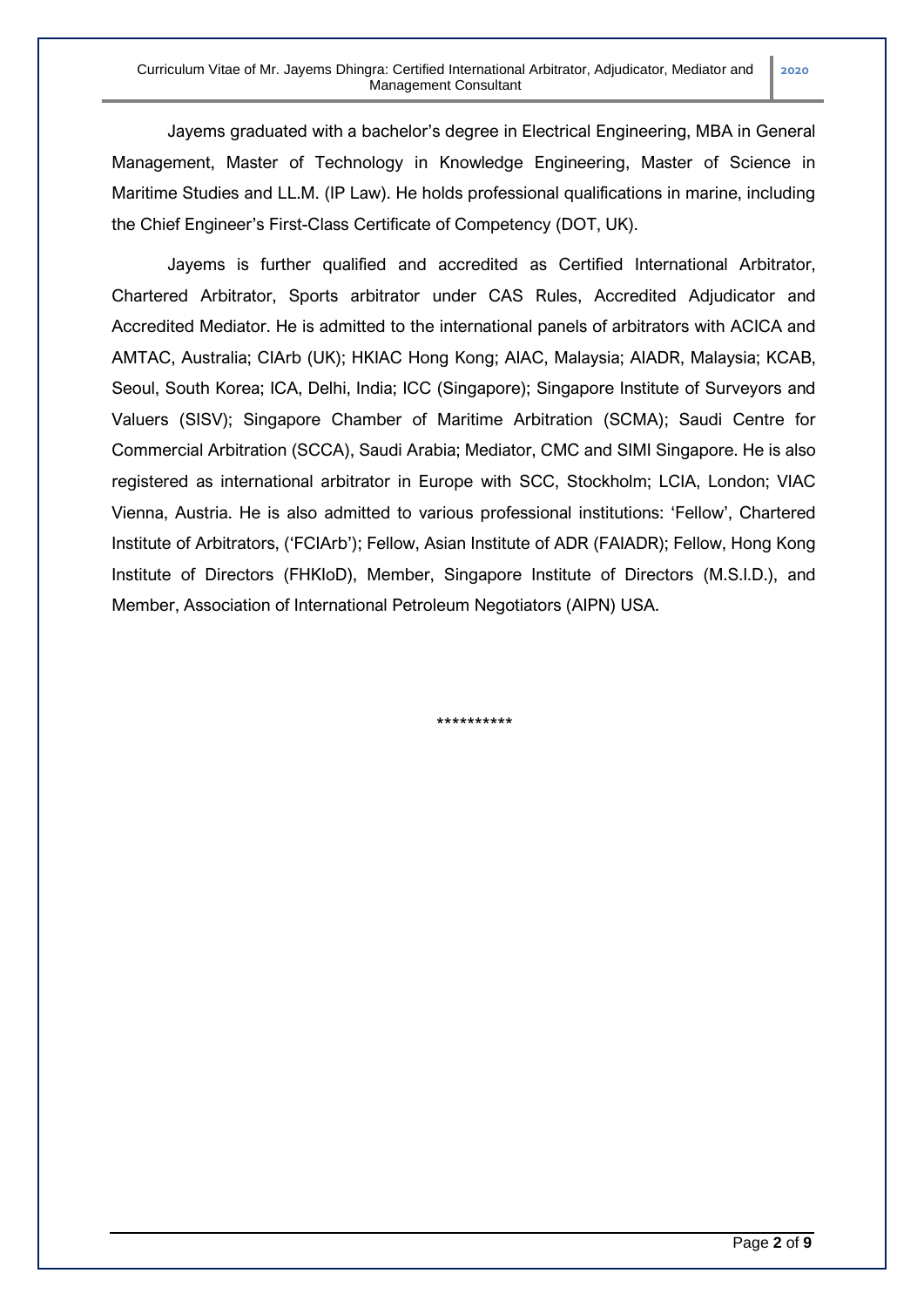| <b>I. Personal Data</b>  |                         |                 |                                                                          |  |
|--------------------------|-------------------------|-----------------|--------------------------------------------------------------------------|--|
| Name                     | : Jayems Dhingra        | Date of Birth   | $: 5$ December 1955                                                      |  |
| Resident                 | : Singapore / Hong Kong | Nationality     | : Singaporean                                                            |  |
| Languages<br>Proficiency | : English               | Email<br>Mobile | $\therefore$ Jayems.d@tiberiasmc.com<br>: +65 9785 9896   +852 9762 3962 |  |

### **I. Personal Data**

# **Expertise Contextual Overview**

44 Years of practical experiences comprising of:

- ₩. 21 years as "Arbitrator, Adjudicator, Mediator / Independent ADR Practitioner & Management Consultant"
- $\ddot{\phantom{1}}$ 5 years as "Managing Director" (Singapore & Malaysia)
- ₩ 5 years as "General Manager" (Singapore & Malaysia)
- ₩. 13 years in Projects, Operations and Plant Management as an Engineer (Electrical, Marine, M & E, Automation, Power & Utilities, Civil Construction) in multiple countries across Europe, Middle-East and US.

# **II. Overview of Several Published Arbitral Awards, Adjudication Decisions and Mediation Settlement Agreements in Commercial & Industrial Segments**

# **Conducted Arbitrations as Chairman, Tribunal Member and Sole Arbitrator, and Published Arbitral Awards for Disputes Related to:**

- ÷ Charter Party Disputes and Maritime arbitrations
- ₩. Rig-building, Shipbuilding and Ship Repair Contracts
- ₩. Sub-sea Pipe Laying, Offshore Construction and related Works
- 4. Offshore Support Vessels Charters and Shipbuilding Contracts
- ₩. Power Plants, Highways Infrastructure and Construction Projects
- ÷ Real Estate Agencies and Sales Purchase Agreement

### **Conducted Adjudications and Published Adjudication Decisions under Construction Industry Payment Disputes related to:**

- Commercial Buildings, Residential Towers, Office Towers and Shopping Complexes
- **↓** Airport Terminals and Civic Infrastructure Projects
- Designers, Consultants, Architects, Main Contractors and Owners
- **↓** Stadiums and Sports Complexes
- **↓** Warehouses and Distriparks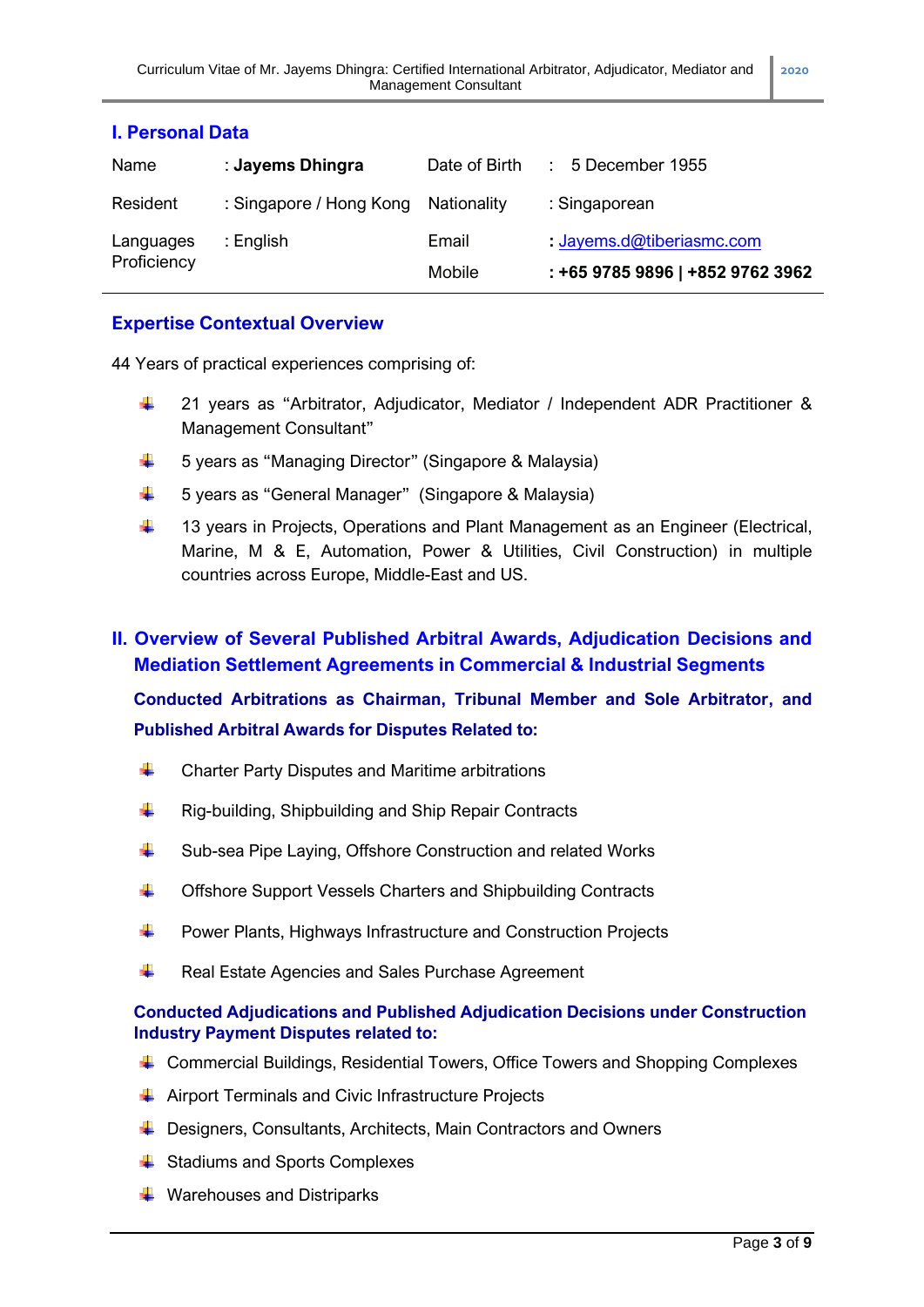### **Conducted Mediations As Sole Mediator and Co-Mediator and Achieved Settlement Agreements in disputes related to:**

- $\leftarrow$  Sales, Purchase Agreements of properties
- $\overline{\phantom{a}}$  Real Estate Agencies brokerage Commissions
- Referral by Magistrates Courts for disputes involving members of Public and unrelated parties, related to minor assaults, property damage, vandalism, nuisance, workplace disputes etcetera
- $\ddot{\phantom{1}}$  Disputes between residents of a residential properties due to noise pollution, obstructions, racial altercations and smell related disputes
- $\ddot{\phantom{1}}$  Family feuds and disputes due to sour relationships
- $\downarrow$  Disputes related to employer, employees and colleagues
- $\downarrow$  Disputes related to common passage obstruction, vandalism and altercations

### **III. Intellectual Property Rights Related Qualifications**

- (i) LL.M. (IP Law) from University of Turin, Italy, in collaboration with WIPO.
- (ii) Certificate of Completion of the Advanced Course on Arbitration and Mediation Procedure under the WIPO Rules, awarded by WIPO in June 2018, with 95% scores.
- (iii) Certificated Course on Collective Management of Copyrights and Related Rights for CMOs, by WIPO completed in Dec 2018 with 96% scores.
- (iv) Certificated Course on Collective Management of Copyrights and Related Rights for Legal Professionals, by WIPO completed in Dec 2018 with 95% scores.
- (v) Certificate of Completion of the Course on, Introduction to Patent Cooperation Treaty, awarded by WIPO in Sep 2018.
- (vi) Certificate of Completion of the Advanced Course on Software Licensing Including Open Source, awarded by WIPO in May 2018.
- (vii) Certificate of Completion of the General Course on Intellectual Property, awarded by WIPO in April 2018.
- (viii) Completed a Course on Intellectual Property Panorama and Primer on IP, conducted by WIPO in from Jan to Dec 2018.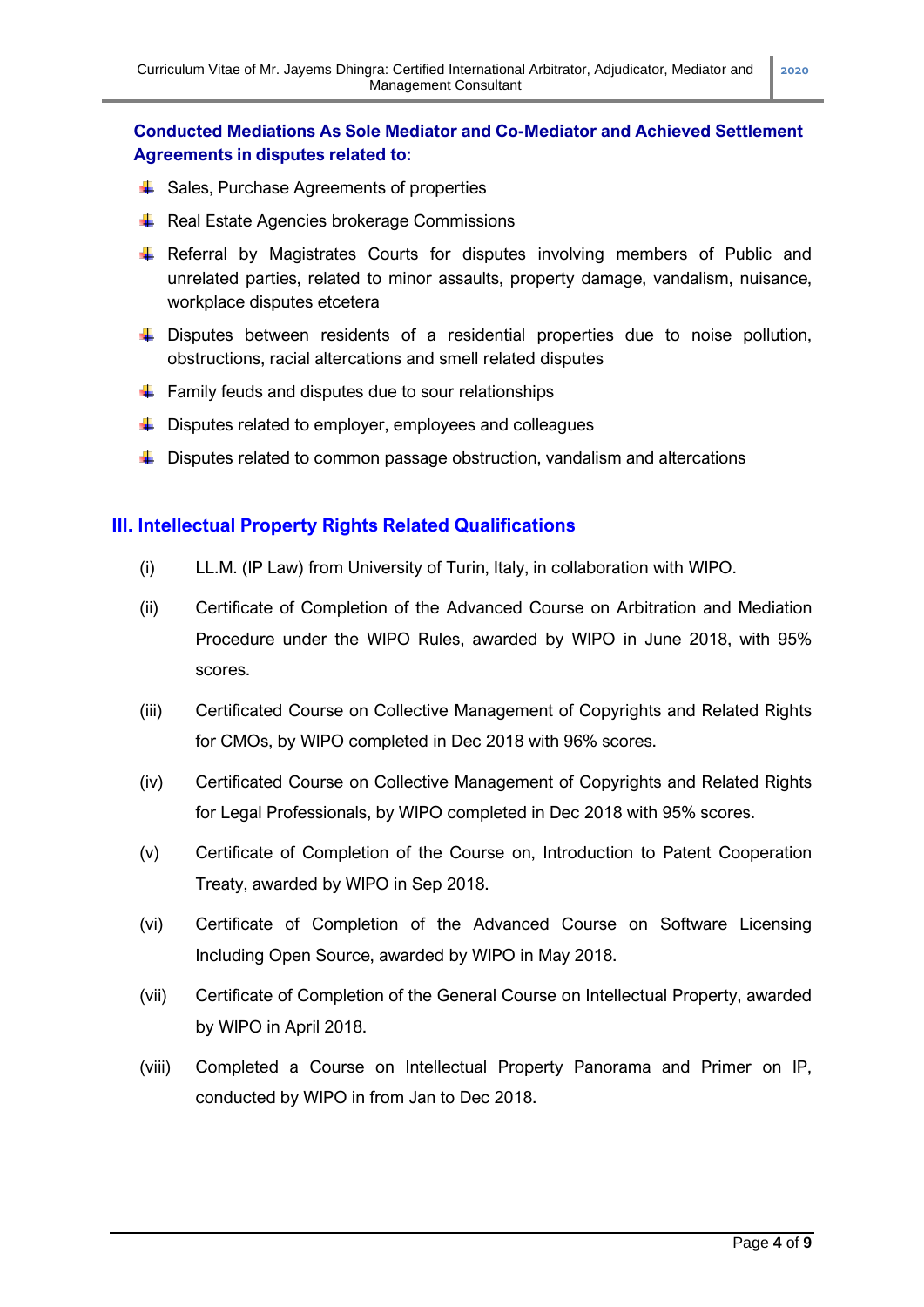### **IV. Admitted to the Panels of Arbitration and Mediation Institutions**

- 1) Panel Member of Asian Institute of ADR (AIADR)
- 2) Panel of Arbitrators HKIAC, Hong Kong
- 3) Panel of Arbitrators of AMTAC, Sydney, Australia
- 4) Panel of Arbitrators, SCMA, Singapore
- 5) Panel of Arbitrators of ACICA, Sydney, Australia
- 6) Panel of International Arbitrators of AIAC (KLRCA), Malaysia
- 7) Panel of DNDR Arbitrators of AIAC (KLRCA), Malaysia
- 8) Empaneled Adjudicator of AIAC (KLRCA), Malaysia
- 9) Panel of International Mediators of AIAC (KLRCA), Malaysia
- 10) Panel of International Arbitrators, KCAB, Seoul, Korea
- 11) Admitted to the Register of Neutrals, WIPO, Geneva, Switzerland
- 12) Panel of Arbitrators of CIArb, London, UK
- 13) Panel of International Arbitrators, Saudi Centre for Commercial Arbitration (SCCA)
- 14) Panel of International Arbitrators, ICA, India
- 15) Register of Arbitrators, LCIA, London, UK
- 16) Panel of International Arbitrators of DIAC, UAE
- 17) Panel of Arbitrators, SISV, Singapore
- 18) Registered as Arbitrator with SCC, Stockholm
- 19) Registered as Arbitrator and Mediator with VIAC, Vienna, Austria
- 20) Accredited Expert Witness by Singapore Institute of Surveyors and Valuers (SISV) and Admitted to the Panel of Expert Witnesses of SISV, Singapore
- 21) Accredited Mediator by Singapore Institute of Surveyors and Valuers (SISV) and Admitted to the Panel of Mediators, SISV, Singapore
- 22) Appointed Mediator (Gazette Appointment), since 2013 with Community Mediation Centre, Ministry of Law, Singapore
- 23) Mediator, Singapore International Mediators Institute (SIMI)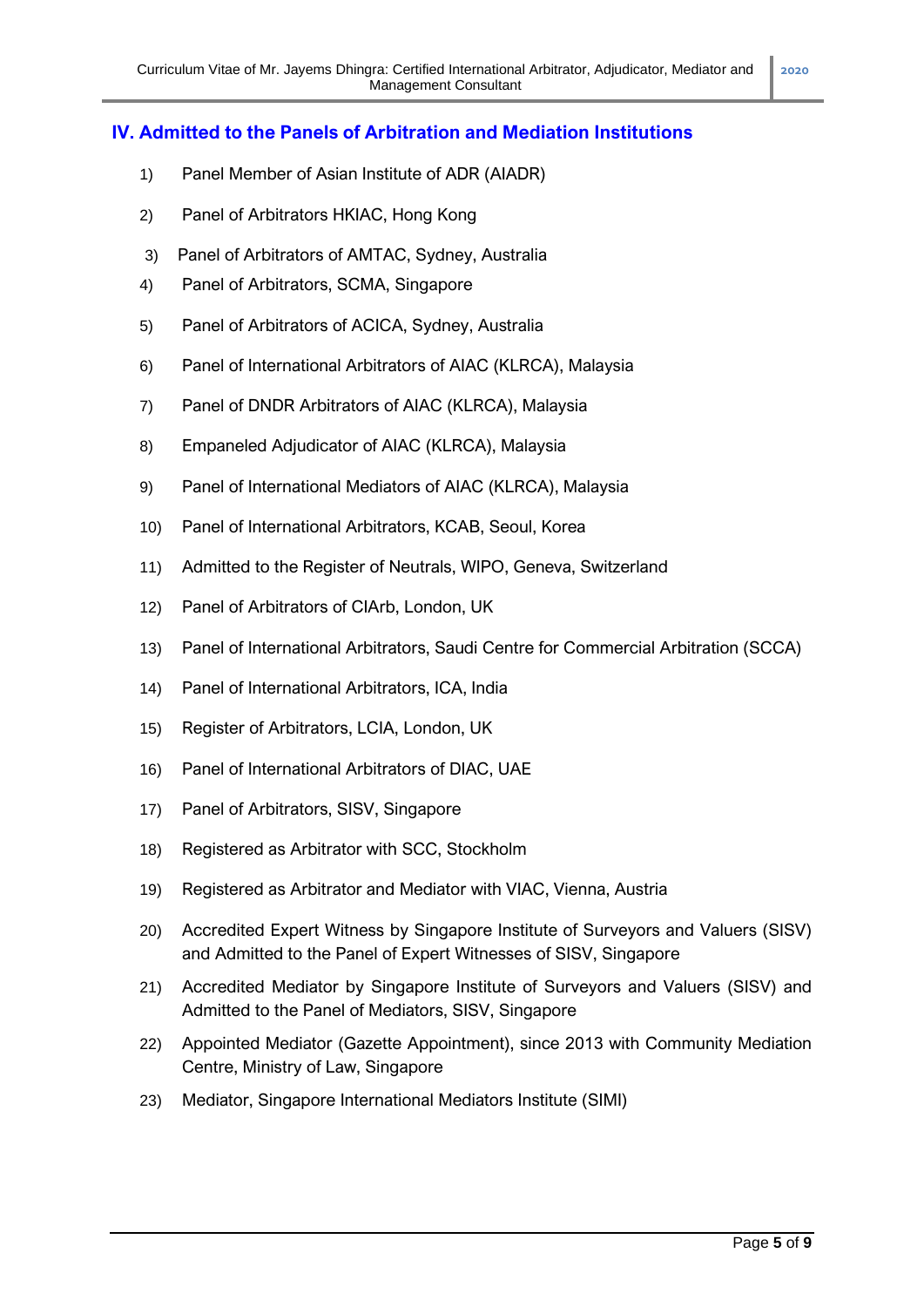### **V. Business Verticals with Significant Exposure**

- i) Marine, Transportation by Sea and Shipping Management
- ii) Offshore Exploration & Production Industries
- iii) Oil & Gas Pipelines, Storage Terminals, Tank Farms and Petrochemical Industries
- iv) Shipbuilding and Ship repair industries.
- v) Offshore Supply Bases, Ports and Floating Terminals for Coal & Bulk Cargo
- vi) Infrastructure Projects, M & E Segments and Civil Construction Works, for Commercial Complexes, Power Plants, Highways, Stadiums, Airports etcetera
- vii) Process Automation & Electrical manufacturing industries
- viii) Industrial Trading, Distributorship and Agency Networks for Trade & Commerce
- ix) Information & Communication Technology Systems

### **VI. Professional Qualifications, Accreditations and Memberships**

- 1) Fellow, Asian Institute of ADR (FAIADR)
- 2) Certificate in Sports Arbitration, course conducted by CAS faculty at KLRCA, Malaysia (2016)
- 3) Member, International Council for Commercial Arbitrators (ICCA), The Netherlands till 2018
- 4) Member, Association of International Petroleum Negotiators, (AIPN) USA
- 5) Chartered Arbitrator and Fellow, Chartered Institute of Arbitrators, UK
- 6) Professional Certificate in International Arbitration, CIArb
- 7) Graduate Certificate in International Arbitration, NUS, Singapore
- 8) Fellow, Hong Kong Institute of Directors (FHKIoD)
- 9) Member, Singapore Institute of Directors (M.S.I.D.)
- 10) Fellow, International Institute of Mediators, Singapore (FIIM)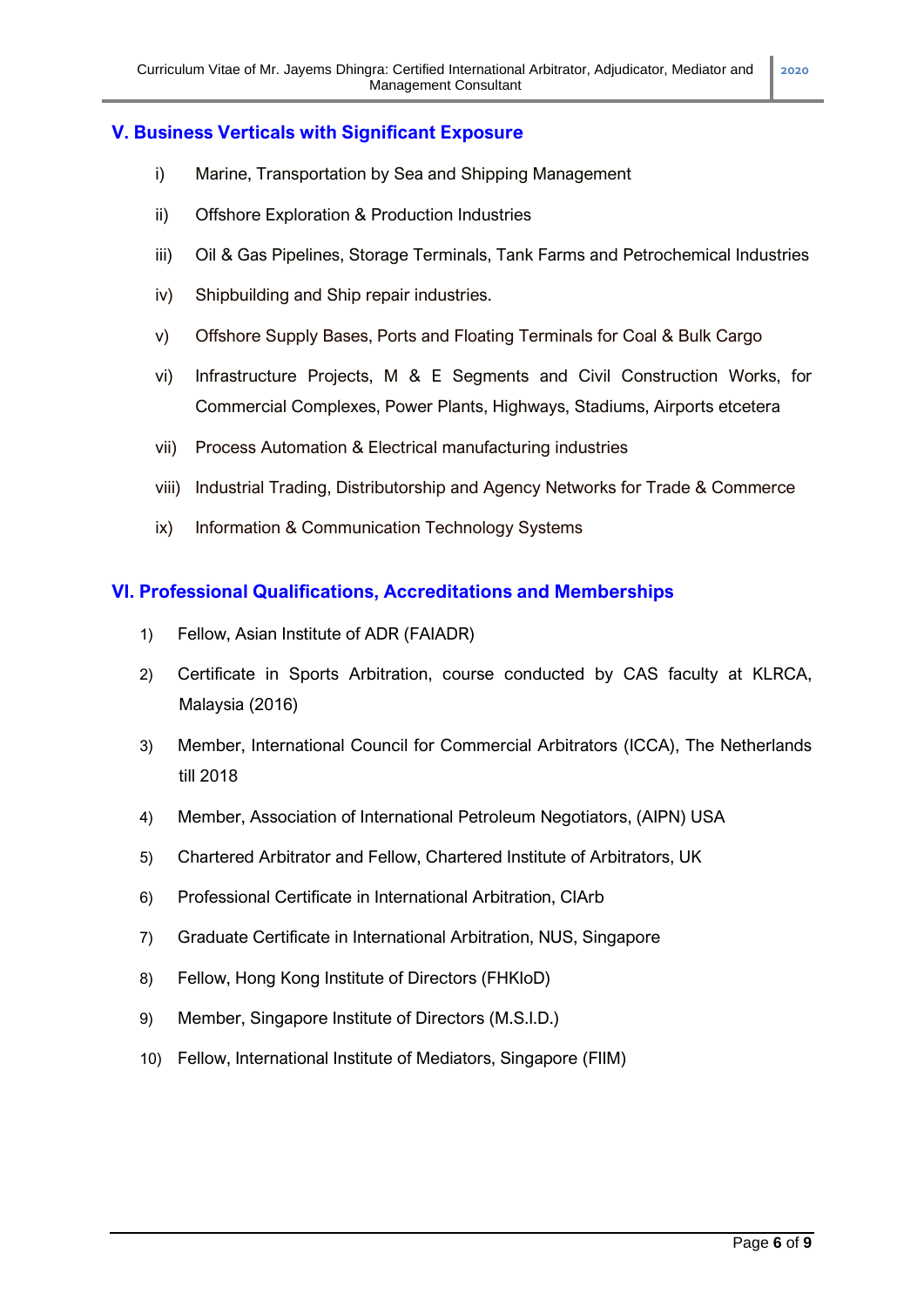### **VII. Positions Held on the Boards and Committees of Professional Institutions**

- 1) Hon. Secretary and Council Member of the Governance Council of the Asian Institute of Alternative Dispute Resolution (AIADR)
- 2) Member, Board of Management, Chartered Institute of Arbitrators, London, UK till 2018;
- 3) Member, Drafting Committee, LNG Sales and Purchase Agreement for Oil & Gas Industry (2019-2020), by AIPN (USA);
- 4) Member, Drafting Committee, International Dispute Resolution Agreement for Oil & Gas Contracts (2017), by AIPN (USA);
- 5) Member, Drafting Committee, Drilling Contract (2018-19), AIPN (USA);
- 6) Member, Legal Committee (till 31 Dec 2015), Hong Kong General Chamber of Commerce (HKGCC);
- 7) Member, Professional Development Committee (2017-2018), Corporate Governance, Risk and Compliances (GRC) Committee (2015-16), of Singapore Institute of Directors;
- 8) Chairman, CaseTrust Advisory Council of Consumers Association of Singapore, since 2015;
- 9) Member, Central Governance Committee and Member, Editorial Committee of Consumers Association of Singapore, since 2015;
- 10) Member, Shipping & Transport Committee (till 31 Dec 2016), Hong Kong General Chamber of Commerce (HKGCC);
- 11) Committee Member of the CIArb East Asia Branch (Hong Kong) Committee from 2006 to 2010; and
- 12) Director / Committee Member of the CIArb (Singapore) Chapter & Branch from incorporation till June 2010.

### **VIII. Academic Accomplishments**

- 1) LL.M. (IP Law) University of Turin, Italy, under WIPO & ITCILO Administered Program
- 2) Certificates in IP Laws related Programs for Trademarks, Copyrights, Patents, Software Licensing, Collective Management Organizations (CMOs), IP Management, including Advanced Course on Arbitration and Mediation Procedure under the WIPO Rules, awarded by WIPO
- 3) Associate Faculty, (f.k.a. SIM University) Singapore University of Social Sciences (SUSS)
- 4) Certificate of Attendance in "International & Comparative Oil & Gas Law", a Course conducted by National University of Singapore, in Year 2012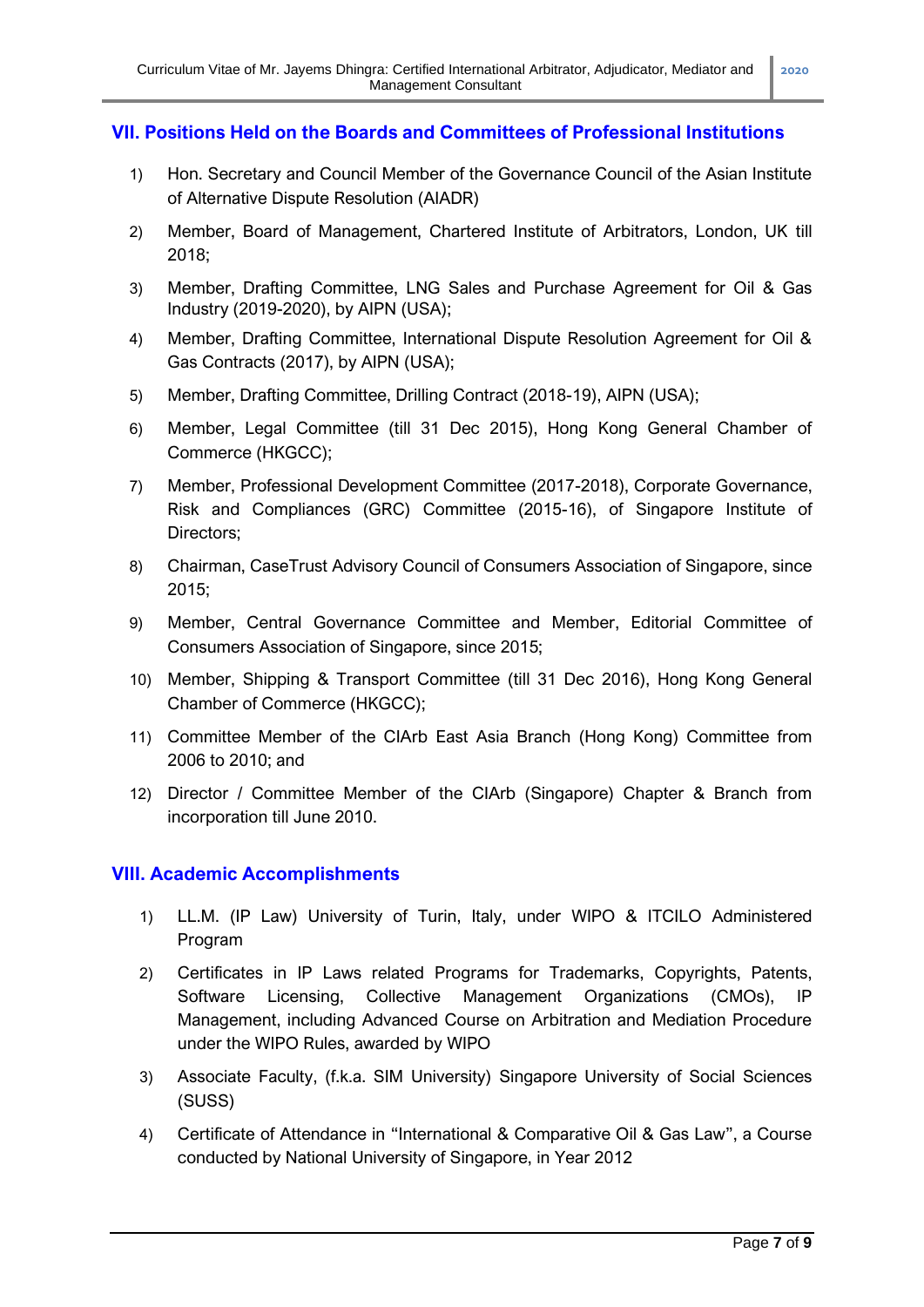- 5) Admitted to the Panel of Accredited Adjudicators and completed KLRCA Adjudication Conversion Course held in July 2012 and refresher course in December 2017 at Kuala Lumpur, Malaysia
- 6) Graduate Certificate in International Arbitration, awarded by National University of Singapore (NUS), Singapore, (2005)
- 7) M. Sc. (Maritime Studies), Nanyang Technological University (NTU), Singapore, (2006)
- 8) M. Tech (Knowledge Engineering) National University of Singapore (NUS), (2003)
- 9) M. B. A. (General Management), University of Hull, UK, (1994)
- 10) Chief Marine Engineer's "First Class Certificate of Competency", South Shields, (DOT, UK), (1985)
- 11) B. E. (Electrical), Punjab University, Chandigarh, India (1976)

### **IX. Latest Research Papers and Articles Published**

- Dhingra J. (2020, to be published). *Can Arbitration be an Effective Forum for Enforcing Claims against Non-Contractual Third Parties, for Infringement of Intellectual Property Rights?*
- Dhingra J. (2017, December). *Can Seamless Flow of Trade And Sustainability of OBOR Economies be Fathomed – Without Harmonization of Trade Laws And Adoption of UN Model Laws?* Paper for publications of 2017 UNCITRAL Emergence Conference, hosted by University of Macau and The United Nations Commission on International Trade Law, Regional Centre, Korea.
- Dhingra J. (2016, December). *Relevance of Arbitration in Threat to Sovereignty Cases and Applicability of UNCLOS 1982.* Paper for publications of 2016 UNCITRAL Emergence Conference, hosted by University of Macau and The United Nations Commission on International Trade Law, Regional Centre, Korea.
- Dhingra J. (2016, December). *Are the State Regulators Being Challenged or Undermined by Financial Technology & Borderless Digital Payment Platforms?* Paper presented at 2016 UNCITRAL Emergence Conference, hosted by University of Macau and The United Nations Commission on International Trade Law, Regional Centre, Korea.
- Dhingra J. (2016, June). *Engaging the Disengaged - in Virtual Classrooms for Adult Learners.* Paper presented at the eLFA 2016, The Eleventh e-Learning Forum Asia 2016, Shanghai, China.
- Dhingra J. (2015, November). *Can Justice be served without Transparency in International Commercial Arbitrations?* Paper presented at 2015 UNCITRAL